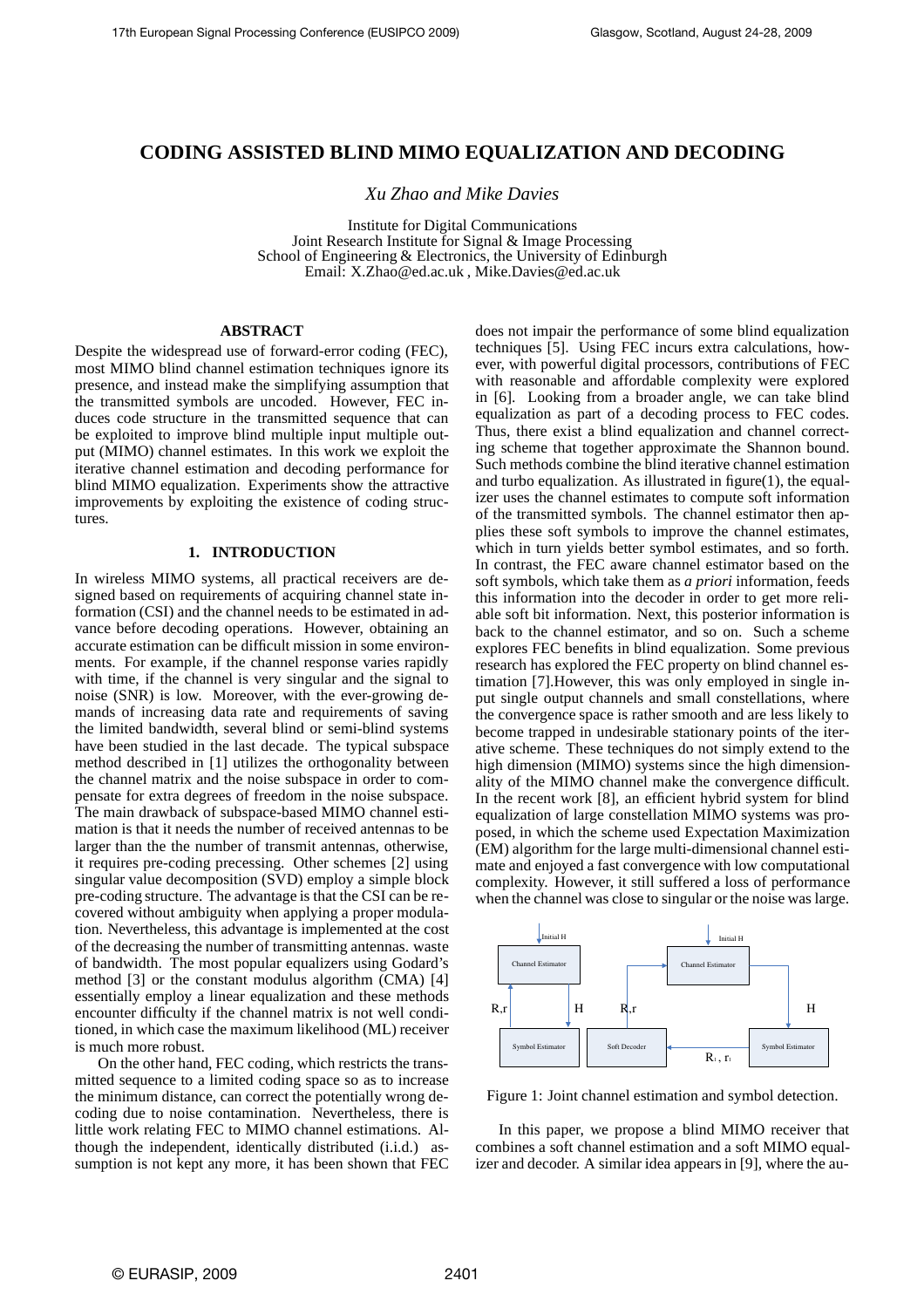thor used pilot sequence and a Wiener filter to initial and update the channel respectively. This Minimum Mean Square Error (MMSE) based iterative channel estimators uses soft information from the output of the decoder to improve the mean square error of the channel estimates. However, taking the mean values of the data symbols calculated by the posteriori probabilities, is not an efficient way to improve channel estimates. In our hybrid design, we improve the receiver's performance through efficiently incorporating the soft bit information from the decoder into the EM channel estimator since it is a suitable choice to exploit the a priori knowledge. Our system includes an efficient independent component analysis (ICA) method which is extremely suitable for QAM modulation, a selective sphere decoder (SD) process that computes the likelihood values (soft information) and a simple error correcting operation. This scheme has low complexity and improved convergence, being more likely to converge to desirable stationary point. Moreover, through sending the bit interleaved coded modulation (BICM) bits on differently fast fadding channels, we further make use of the temporal diversity. Combining this with the spatial diversity caused by the statistical independencies of transmitted sequences, blind estimate and adjustment of the channel matrix can be operated simultaneously. Then this provide us outstanding performance of MIMO blind equalization and decoding,as we will see.

We consider a  $M \times M$  system,

$$
Y = HS + N.\tag{1}
$$

Where  $Y \in \mathbb{C}^{M \times T}$  is the matrix containing observed signals from the receiver antennas, and  $S \in \mathbb{C}^{M \times T}$  is the complex discrete source signals.  $N \in \mathbb{C}^{M \times T}$  is the matrix of the noise with covariance, Σ, which is assumed uncorrelated with source signals and  $T$  is the sampled points of observations.  $H \in \mathbb{C}^{M \times M}$  is the unknown linear square channel matrix whose elements are drawn independently from a Rayleigh distribution and we assume that it is invertible. Note that, *H* is instantaneous but we do not guarantee it is orthogonal. For the transmission of a frame of  $K_b$  bits, the transmitter encodes the  $K_u$  information bits using a convolutional code of rate *r*, where  $K_u = K_b \times r$ . The coded bits are interleaved and mapped into *QAM* symbols, forming a sequence of  $K_s = K_b / log_2 P$  symbols. Then the *QAM* sequence of symbols is split into M substreams corresponding to one Rayleigh fading channel, and is transmitted in parallel from each one of the M antennas. The problem arises above not only in MIMO systems, but also in multiuser DS/CDMA systems [10]. It further reduces to SIMO blind equalization when there is only one source signal or when fractionally spaced equalization is employed in single antenna communication systems.

### **2. SOFT MIMO EQUALIZER AND DECODER**

The optimal ML receiver has the exponential complexity with the signal modulation size and number of transmit antennas, thus limiting real time applications. The SD, on the other hand, is capable of achieving near ML performance and can be designed to provide the soft (likelihood) output information. and a simple error correcting operator. Such a low-complexity structure could enable iterative equalization for fast wireless Rayleigh channels. An important requirement of this blind MIMO equalization is to calculate the soft information both for the channel estimation and the soft MIMO detector and decoder. Given that the study of the channel coding has been extensively researched in the literature, we introduce the techniques used in this paper briefly. The Bahl−Cocke−Jelinek−Raviv (BCJR) algorithm [11] is used to compute a posterior probability (APP) of inputs to a finite state machine with noisy received signals. It has been applied to many channel correcting codes such as, turbo and LDPC codes. For a BPSK modulation scheme, it takes the form of the log-likelihood ratio (LLR):

$$
L(b_k) = \ln \frac{p(b_k = 1|Y, \tilde{H})}{p(b_k = 0|Y, \tilde{H})}.
$$
\n(2)

Where  $\tilde{H}$  is the channel estimate. This LLR value shows the reliability of the information bit. Given the convolutional code at transmitters, the well known BCJR algorithm calculates the APP exactly if we know the channel state information. While a full complexity BCJR soft decoder is used in this work, an efficient sliding window type scheme [12] can be applied in practical applications, which leads to suboptimal performance with a much lower complexity.

#### **3. EM CHANNEL ESTIMATION**

Most prior work in blind iterative channel identification can be tied to the EM algorithm of [13]. It is a general methodology for maximum likelihood or maximum a posteriori estimation. The first use of EM with soft symbol estimates was proposed in [14]. An adaptive version of EM was applied to the identification problem in [15]. Some modified EM algorithms were proposed in [16] [17]. The EM algorithm updates are analytically simple and numerically stable for distributions that belong to the exponential family.

Consider the system model, equation (1). The EM algorithm estimates the channel *H* based on received signals  $\overline{Y} = \{y_t\}^T_1$ . It minimizes the log likelihood,  $-\log P(Y|H)$ , by iteratively minimizing,

$$
H^{k+1} = \arg\min_{H} E\{-\log P(Y|H^k, S)P(S|Y, H^k)\}, \quad (3)
$$

where  $H^k$  is the  $kth$  estimates of channels. This EM iteration in (3) guarantees to converge to a local minimum of  $P(Y|H)$ [18].

The update of the equation (3) can be written in a closedform solution [19] as follows,

$$
r = \sum_{t=1}^{T} y_t E\{s_t | Y, H^k\}
$$
 (4)

$$
R = \sum_{t=1}^{T} E\{s_t s_t^* | Y, H^k\}
$$
 (5)

$$
H^{k+1} = R^{-1}r \tag{6}
$$

Equations (4) and (5) depend on first-order statistics and the second-order statistics of the symbols respectively. Note that the computation of (4) and (5) also requires the posterior probabilities  $P(s_t|Y, H)$  and  $P(s_t s_t^* | Y, H)$ , which can be produced by the BCJR algorithm instead of from the symbol estimators directly when using an error correcting code. We emphasize that posterior probabilities exploiting the coding structure can improve the channel estimation significantly.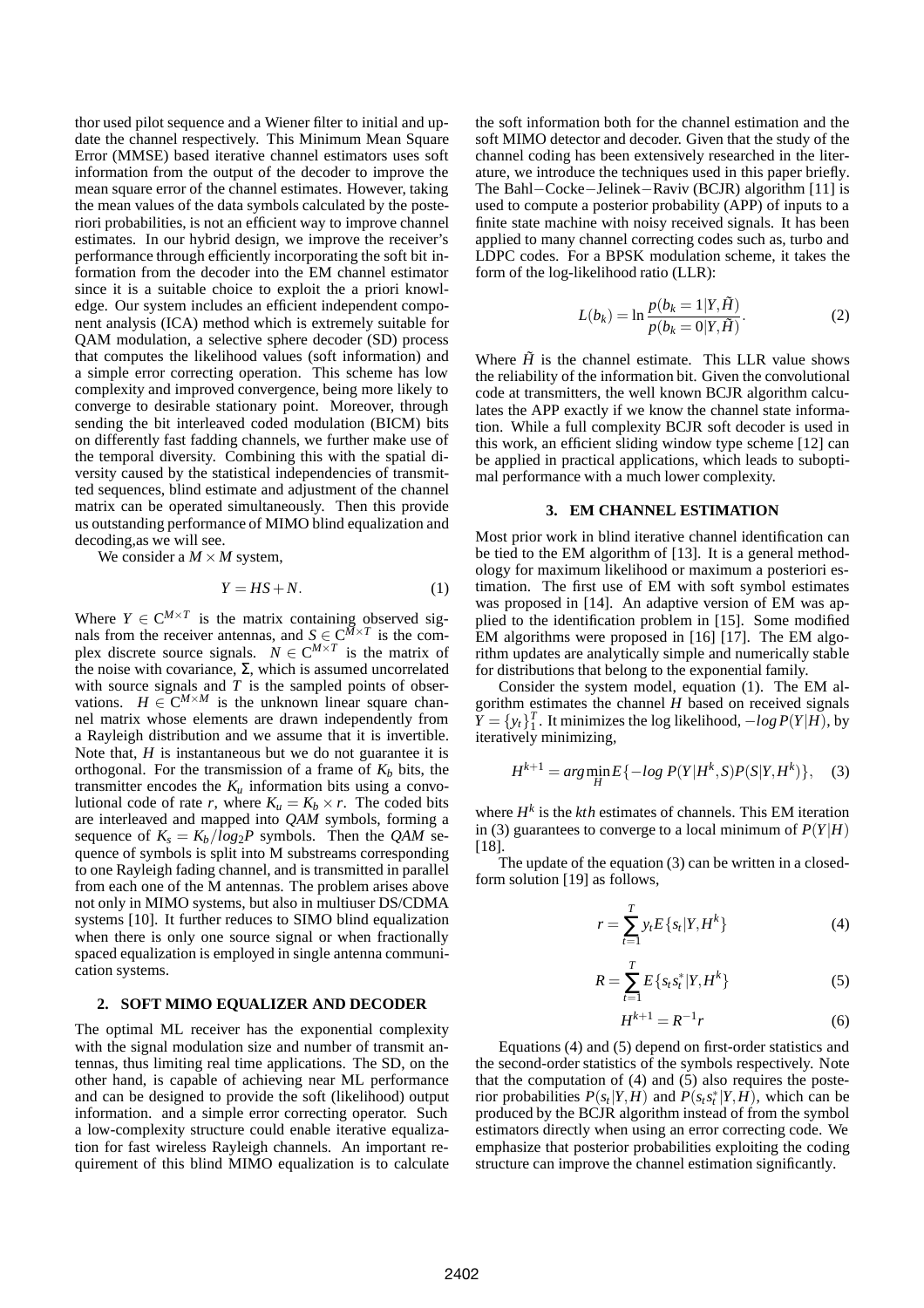

Figure 2: Receiver architecture of the proposed coding assisted system.

An important problem in the performance of the EM algorithm is the appropriate selection of the initial estimate. If the starting point is far away the desired point and the likelihood surface is complicated, the EM is liable to convergence to the local minimum. Its convergence has been studied by many researchers [20] and references therein. The recent work [21] demonstrated in digital modulation systems, that the EM algorithm shows Newton-like convergence. Thus the EM algorithm guarantees fast convergence and is suitable for real time applications in wireless communications. However, there is still the important but unsolved problem of whether the EM algorithm can converge to the correct solution, i.e., the consistent solution of the true channel parameters.

### **4. ITERATIVE PROCEDURE**

In this work, a blind MIMO channel equalization algorithm is proposed in which the BCJR and EM algorithms are iterated. Given initial estimates *Hini* from an efficient ICA method [8], the SD-BCJR algorithm computes the signal posterior probabilities  $P(s_n|Y, H^k, \Sigma)$  by utilizing the code structure and then feeds these to the EM algorithm. The EM algorithm uses these posterior probabilities to evaluate the conditional expectations in (4) and (5). Thus we update new channel state information by (6) and pass this back to the SD-BCJR algorithm again. As the iterations proceed, estimates become more accurate and the posterior symbol probabilities become more precise.

Figure (2) shows the receiver structure using iterative equalization, whereby a soft equalizer interacts with a soft input soft output error control decoder.

In multiple-input multiple-output (MIMO) channels, this soft decoding strategy is given below:

**Algorithm 1** Coding sssisted blind MIMO equalization

- 1. Blindly estimate the MIMO channel state information with the statistic properties of received signals.
- 2. Estimate the soft bits, i.e., the LLR of each transmitted bit, using the list version of sphere decoding or its variants.
- 3. Make the soft bits information more reliable through a simple BCJR soft decoder.
- 4. Update the channel state information by the EM algorithm with the soft bit information input and feed it back to the channel estimator for further improvement.

Usually, a good MIMO decoder is required to produce re-

liable soft-bit estimates at the first stage before soft decoding is performed. In our simulation, an efficient nonlinear ICA approach [8] is used to get an initial channel estimate. Note that this nonlinearity can partly solve the phase ambiguity of ICA since the exploration of the independence between real and imaginary parts in QAM modulations. There is still a  $k\pi/2$  phase ambiguity. Such problem can be solved by futher differential encoding techniques.

### **5. SIMULATIONS**

We consider a MIMO system with four transmitters, four receivers and QAM16 modulation are employed. The channel H is a  $4 \times 4$  complex instantaneous matrix, which is constant for each block interval (256 symbols), and it follows a Rayleigh Fading distribution. N follows the complex additive white Gaussian distribution. The results have been obtained for transmitting blocks of  $K_b = 4032$  bits. Each antenna adds four pilot symbols to solve the permutation and phase ambiguity problem of ICA, as we call it ordered ICA in figure (2). A rate of  $r = 1/2$  parallel concatenated convolutional code of memory 3 with two nonsystematic convolutional (NSC) code has been used. The generator polynomials are  $G_1(D) = 1 + D + D3 + D4$ ,  $G_2(D) = 1 + D3 + D4$ and the interleaver is set to pseudo random. The soft symbol information was calculated at each antenna. The SD [22] is employed first to get soft information. Only two iterations of the channel estimation are employed in EM updates. In order to explore the full contribution provided by FEC, this work computes the symbol likelihood based on 16 points on each dimension. This calculation could be simplified by a list sphere decoder (LSD) [23] or list-fixed-complexity sphere decoder (LFSD) [24] but with a performance degradation.

In comparison with other effective methods of blind MIMO equalization, such as the *Split Threshold nonlinear function* and the SD-EM approach [8], our scheme shows promising performance for this type of problem. The former used an efficient score function which is specified for QAM signals to obtain a good separability. The later proposed an efficient hybrid blind MIMO equalization and decoding scheme. It directly applied soft information into EM channel update, despite the spacial diversity caused by FEC. Figure (3) illustrates this significant separability improvements with the aid of channel code. This performance is measured by the distance of the estimated channel from the true value. We  $\det P = H_{est}^{-1} H_{real}$ 

$$
ICI(P) = \frac{1}{n} \sum_{i} \sum_{j} \left[ \left( \frac{|P_{ij}|}{max |P_{ij}|} \right)^2 - 1 \right],
$$
 (7)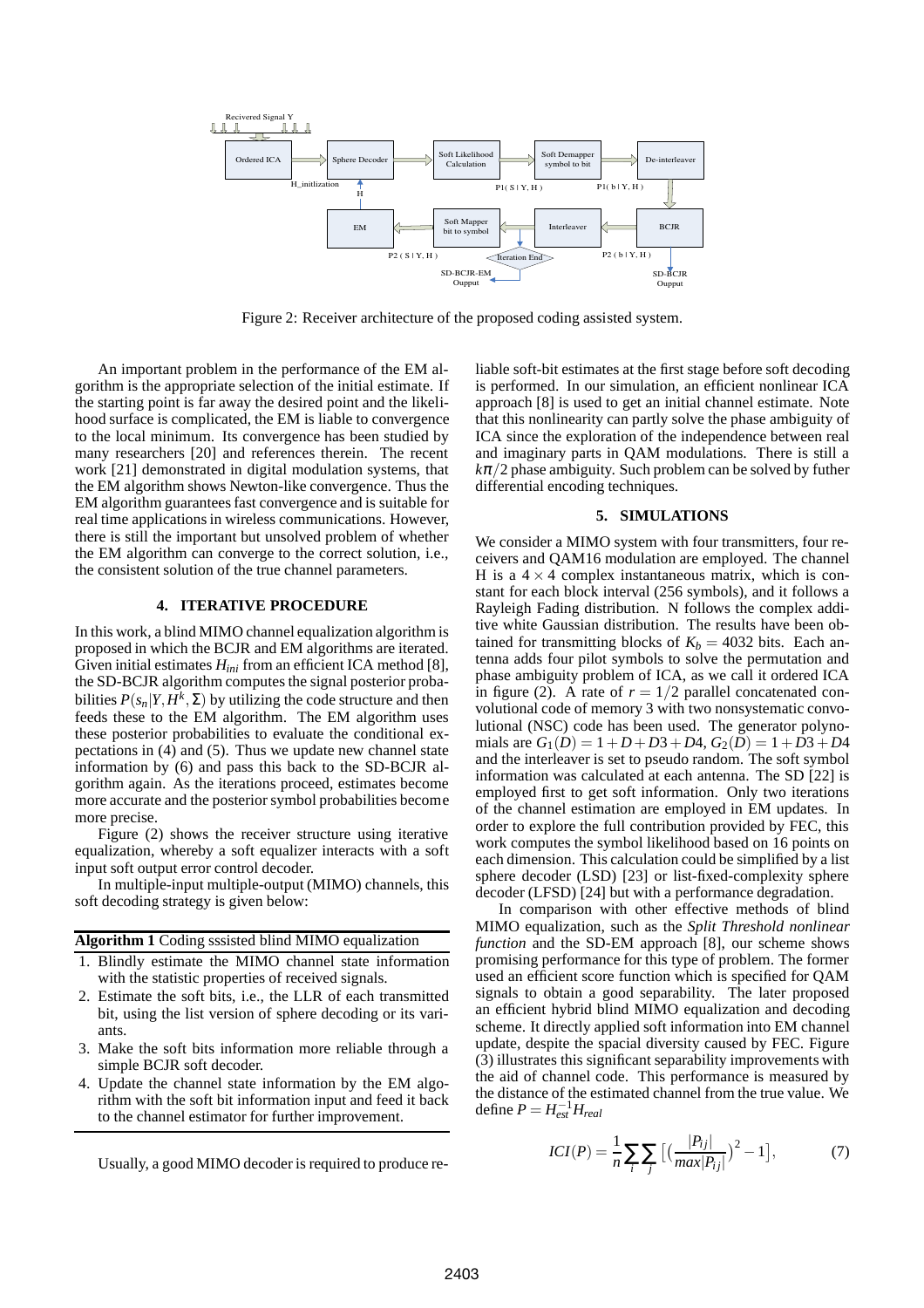

Figure 3: Channel separability of the split threshold nonlinear ICA, the SD-EM and the coding assisted SD-EM algorithm with a rate  $r = 1/2$  convolutional code over different SNR.

where ICI stands for inter component interference.

Figure (4) shows the BER performance. Comparations were set up with a pilot assisted transmission scheme and two blind methods methoded above. Training based V-blast [25] scheme used 24 symbols per block as pilot sequence and applied a Least squares algorithm into channel estimate and followed by MMSE detection, nulling, cancellation and ordering. The BER was measured before the error correcting operations. Obviously, the coding assisted iterative structure improves the system performance significantly since it can help avoid the EM algorithm from becoming trapped in a local minimum.



Figure 4: BER performance of the pilot assisted V-blast scheme, the split threshold nonlinear ICA, the SD-EM, the coding assisted SD-EM algorithm and known CSI SD with a rate  $r = 1/2$  convolutional code.

For a setup similar to the system above but which provides an increased time diversity, we apply a codeword to four and eight channel realizations in which the channel realizations are independent. The BER performance is measured after the BCJR algorithm. Figure (5a) and figure (5b), in the next page, show us that the performance is also improved by the time diversity. Through the interleaving operation, poor channel estimates can be set right with high quality information from the well conditioned channel estimate, then the



Figure 6: Iterative improvements of the coding assisted SD-EM algorithm in a  $4 \times 4$  system with 16-QAM modulation.

channel estimate can be changed to be more reliable with further iterations. Obviously, we can see the joint contribution of time diversity and channel coding to the blind MIMO equalization and decoding.

Our final simulation indicates the iterative gain of the coded soft channel estimation measured over 500 Monte Carlo runs. Similar to the setup above with 4 fixed channel realizations. One channel matrix is very singular with a condition number over 26 and it is difficult to estimate with a linear estimator blindly. Other channels are good in terms of the channel condition number. Clearly, from figure (6), we can see that the performance progresses towards the optimal curve with CSI known at the receiver. This shows us that the BER of this blind algorithm is almost identical to that for a BCJR equlizer with perfect channel information.

#### **6. CONCLUSION**

We have proposed a coding assisted MIMO blind equalization and decoding scheme. By utilizing posteriori information, it provides substantial gain over the uncoded system. The existence of coding structures partly solves the problems of the EM getting trapped in a local minimum when the channel is close to singular or SNR is low. This happens frequently when the number of receiver antennas, the size and the dimension of the data are large. The new scheme appears to avoid local minimum and converge to the global minimum or at least a good approximation of it. Moreover, this system uses an efficient ICA approach and a simple BCJR decoding without any extra computation load. This low complexity should make it suitable for tracking fast channel variations in real time applications.

#### **REFERENCES**

- [1] Shengli Zhou and G.B. Muquet, B.and Giannakis, "Subspacebased (semi-) blind channel estimation for block precoded space-time ofdm," *IEEE Transactions on Signal Processing*, vol. 50, no. 5, pp. 1215–1228, May 2002.
- [2] Xia Liu and M.E. Bialkowski, "Svd-based blind channel estimation for a MIMO OFDM system employing a simple block pre-coding scheme," in *Proc. International Conference on "Computer as a Tool" EUROCON*, 9–12 Sept. 2007, pp. 926– 929.